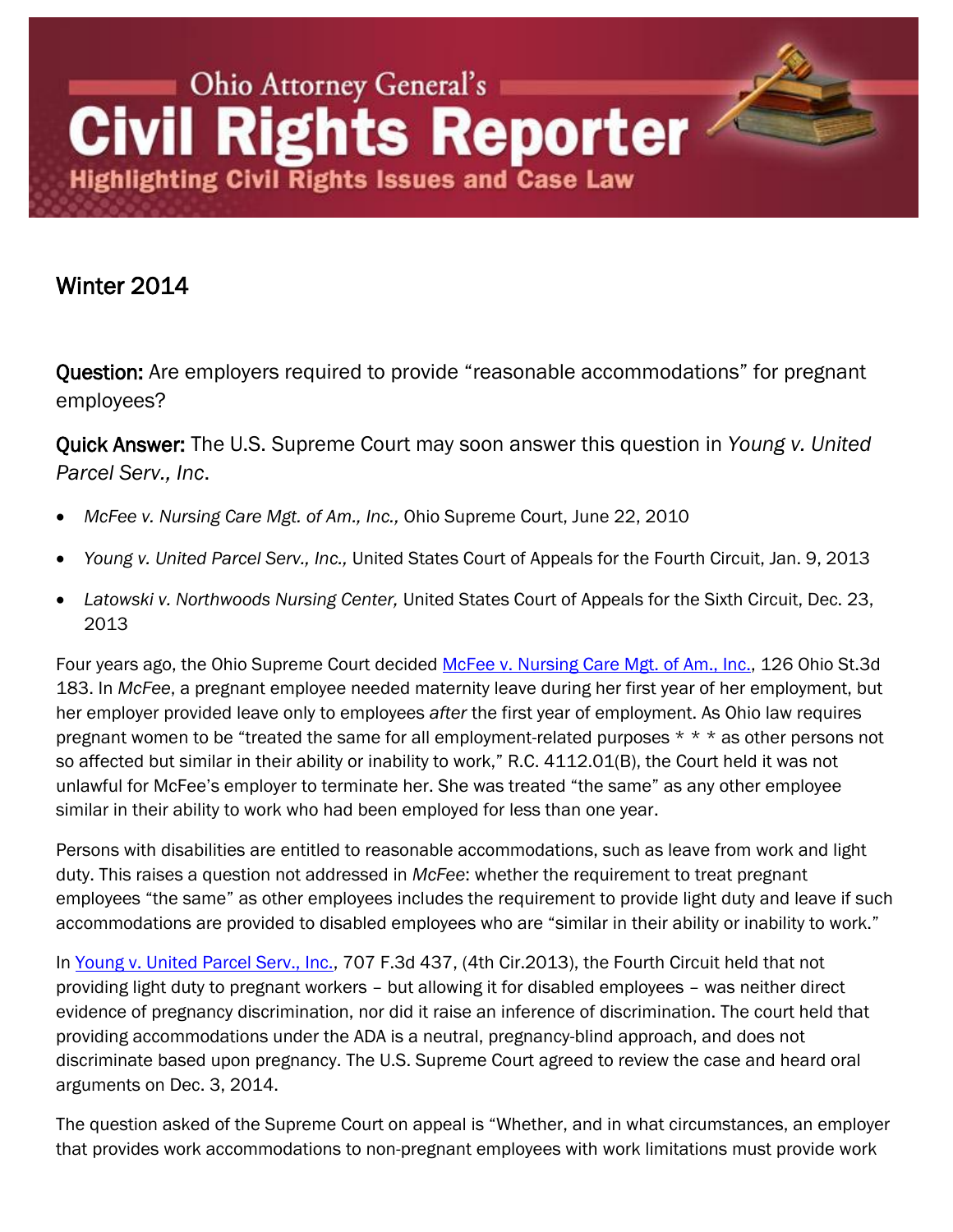accommodations to pregnant employees who are "similar in their ability or inability to work.""

The Sixth Circuit recently touched upon a similar topic. While not addressed in the context of disability, the court compared the lifting restrictions of an employee injured on the job with the lifting restrictions of a pregnant employee, and held them to be "similarly situated in their ability to work." In reversing a summary judgment decision, the court found that a prima facie case for pregnancy discrimination had been established, and that a jury could "easily conclude" that a policy "terminating otherwise qualified workers" that had "any restrictions arising from non-workplace injuries" to be so lacking in merit as to be a pretext for discrimination. [Latowski v. Northwoods Nursing Center,](http://www.ca6.uscourts.gov/opinions.pdf/13a1047n-06.pdf) 549 Fed. Appx. 478, (6th Cir.2013).

Finally, the EEOC recently issued new regulations that address how pregnancy may be entitled to accommodations. The regulations note that under the 2008 amendments to the ADA, an impairment caused by pregnancy (but not pregnancy itself) can more easily qualify as a disability, and thus be entitled to a reasonable accommodation. The Supreme Court"s upcoming *Young v. UPS* decision will likely provide further clarification on this issue.

Importance: Pregnancy discrimination cases have been the subject of recent high-profile cases, and the Supreme Court"s acceptance of the *Young* case may provide some much-needed guidance on the issue.

Question: What constitutes a hostile work environment?

Quick Answer: A workplace where an employee"s supervisor engages in discriminatory based comments and actions, and there is no action taken by the employer to curtail the harassment.

- *Coy v. County of Delaware,* Southern District of Ohio, Eastern Division, Jan. 10, 2014
- *Smith v. Superior Products LLC,* Tenth Appellate District, Franklin County, May 8, 2014
- *Gorajewski v. Douglas,* Sixth Appellate District, Lucas County, March 28, 2014
- *Chapa v. Genpak,* Tenth Appellate District, Franklin County, March 11, 2014

The question of what constitutes a hostile work environment has recently been considered by several courts. Criteria have been formulated to determine if a workplace is hostile. The court examines 5 factors: (1) was the plaintiff a member of a protected class, (2) was there unwelcome harassment, (3) was the employee's membership in a protected class the source of the harassment, (4) did the harassment interfere with the employee"s work and create a hostile environment and (5) Respondeat Superior (employer liability). [Harris v. Forklift Sys. Inc., 510 U.S. 17 \(1993\).](http://caselaw.lp.findlaw.com/scripts/getcase.pl?navby=case&court=us&vol=510&page=17)

The case of [Coy v. County of Delaware, 993 F. Supp. 2d 770 \(S.D. 2014\)](http://www.leagle.com/decision/In%20FDCO%2020140205795) determined that the plaintiff was subjected to a hostile work environment resulting from the frequent sexually based comments by her supervisor. This satisfied the five criteria for a hostile work environment. As a female she was a member of a protected class. The court considered comments made directly to her and those made out of her presence which she knew about. It weighed the comments made directly to her more heavily than those she just knew about. The court determined the comments were sufficiently prevalent as they occurred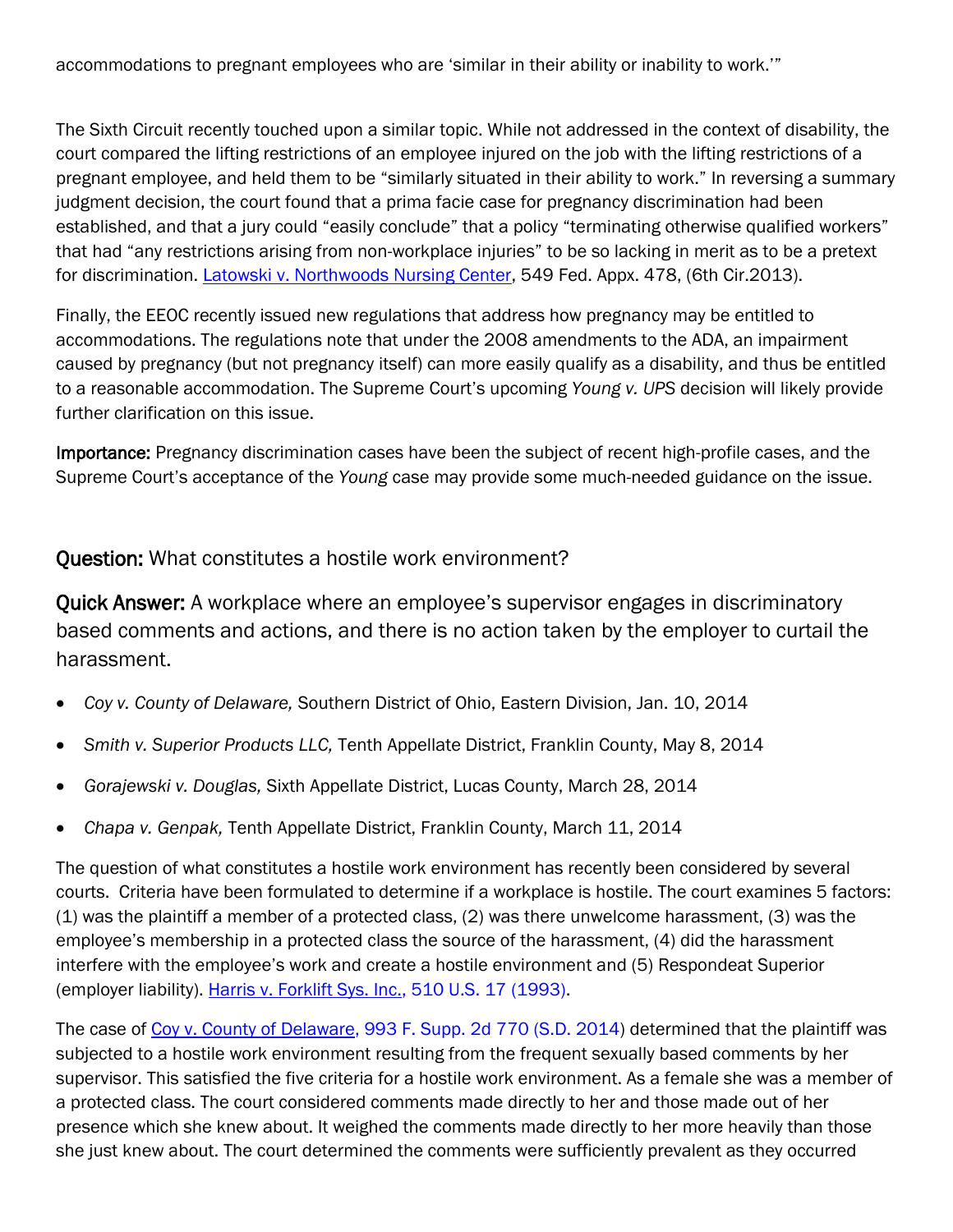almost daily. The frequency of comments derogatory to women combined with being passed over for promotion and the harasser being the employee"s supervisor lead to a hostile workplace finding.

A similar holding came in [Smith v. Superior Products LLC., 2014 Ohio 1961 \(10](http://www.sconet.state.oh.us/rod/docs/pdf/10/2014/2014-ohio-1961.pdf)th Dist. 2014) which found that a supervisor"s ongoing use of racially offensive language and his habit of putting a cocked gun on his desk when meeting with black employees created enough evidence that there was a hostile working environment. The harassment was severe, physically threatening and interfered with the employee"s performance. The employee took a demotion and transfer to avoid working with this manager. This interference was heightened when the employee was not recalled from a layoff in-part because of his unwillingness to work with this manager. These factors fulfilled the criteria for a hostile work environment created by plaintiff"s supervisor.

The court focused on the necessity of their being an adverse impact to plaintiff"s employment for a workplace to be considered hostile in [Gorajewski v. Douglas, 2014 Ohio 1296 \(6](http://www.sconet.state.oh.us/rod/docs/pdf/6/2014/2014-ohio-1296.pdf)<sup>th</sup> Dist. 2014). Plaintiff claimed to be subjected to sexually harassing emails. However, the plaintiff had been placed with the company through a temporary service and had voluntarily quit the assignment. The court held that a hostile work environment did not exist even if the supervisor"s actions rose to the level of harassment because no tangible employment action, affecting plaintiff"s employment occurred. There was no evidence that her supervisor"s actions had any causal connection to her continuing to be employed by the company.

The requirement that the hostile environment be created by a supervisor thereby engaging Respondeat Superior liability on the part of the employer was addressed in [Chapa v. Genpak, 2014 Ohio 897 \(10](http://www.sconet.state.oh.us/rod/docs/pdf/10/2014/2014-ohio-897.pdf)<sup>th</sup> Dist. [2014\).](http://www.sconet.state.oh.us/rod/docs/pdf/10/2014/2014-ohio-897.pdf) The court ruled there was not a hostile workplace because the alleged harassment had been infrequent and did not rise to the level of being humiliating or threatening. Comments were not at a level of severity that would be harassment as the employee was called a burrito or baby loco not a stronger insult to a Hispanic such as wetback. The court characterized it as infrequent banter between co-workers who hung out together. This decision was supported by the alleged harasser not being plaintiff"s direct supervisor and usually working a different shift so there was no basis for liability on the part of the company.

Importance: These cases demonstrate an adherence to the requirement that all five criteria exist, with special emphasis on the requirement a supervisor instigate the situation or other demonstration of company responsibility in order for the court to declare a workplace hostile.

## Question: Can temporary impairments be treated as disabilities?

Quick Answer: Yes if they are sufficiently severe and of a lengthy duration.

- *Summers v. Altarum*, United States Court of Appeals for the Fourth Circuit, Jan. 23, 2014
- *Roghelia v. Hopedale Mining*, Seventh Appellate District, Harrison County, June 23, 2014

In [Summers v. Altarum Institute, Corp.](http://www.ca4.uscourts.gov/Opinions/Published/131645.P.pdf)*,* 740 F.3d 325, (4th Cir. 2014), the court held that although impairments that last only for a short period of time are typically not covered by the ADAAA they may be covered if they are sufficiently severe. An employee successfully pled that his temporary impairment which included surgery, complete bed rest, pain medication and physical therapy which resulted in his being unable to put any weight on his left leg for six weeks and his being unable to walk normally for seven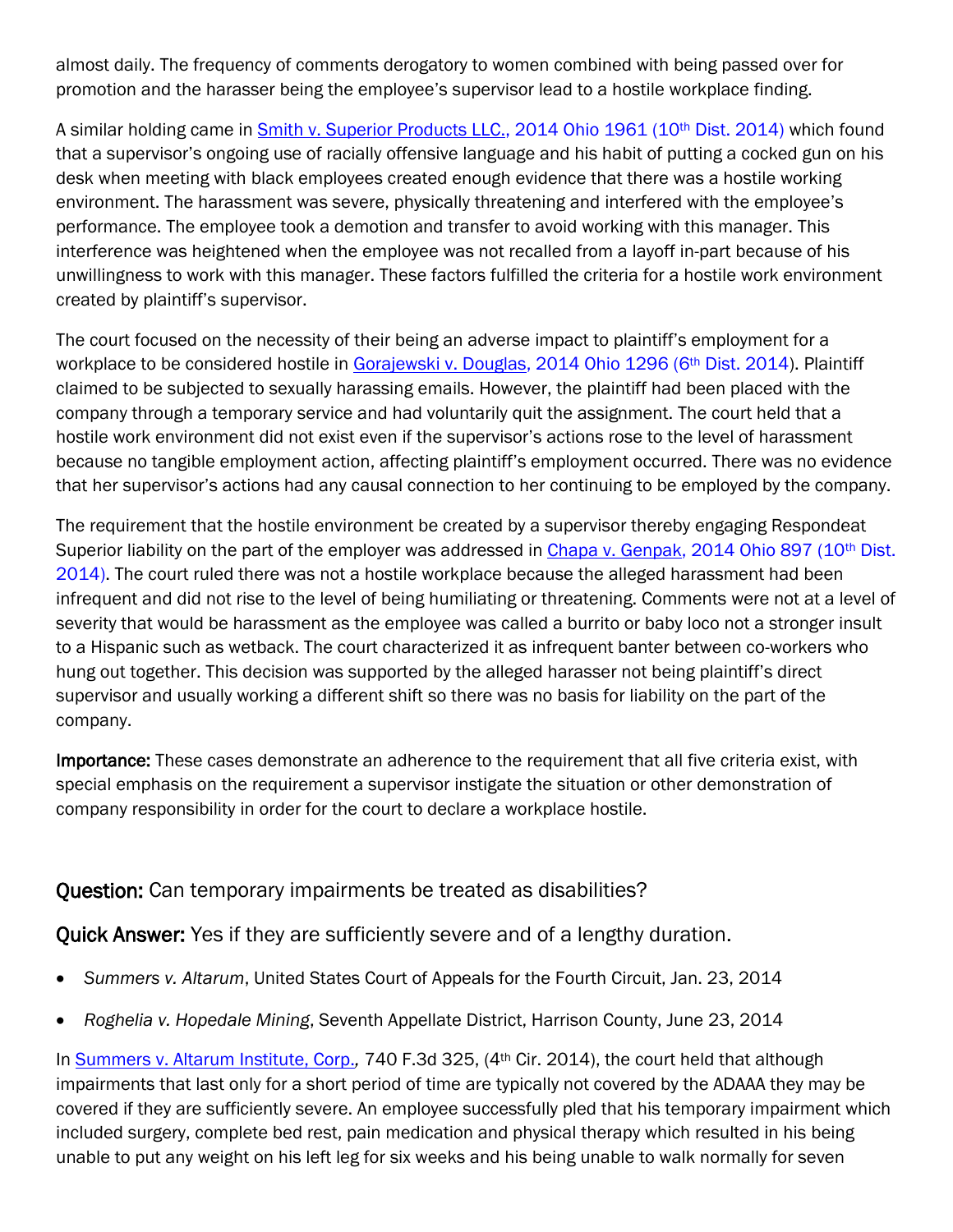months, was a disability. The court relied on the 2008 changes to the ADAAA which were enacted to expand the scope of protection available because Congress believed that the Supreme Court had improperly restricted the scope of the ADA. The court also relied upon EEOC regulations which expressly provided that an impairment lasting or expected to last fewer than six months can be substantially limiting for purposes of proving an actual disability. The court limited its holding by noting that temporary disabilities require only temporary accommodations.

The ADAAA changes also expanded the definition of perceived disabilities by removing the requirement that they be perceived as limiting a major life activity. In [Roghelia v. Hopedale Mining](http://www.supremecourt.ohio.gov/rod/docs/pdf/7/2014/2014-ohio-2935.pdf)*,* 2014 Ohio 2935,  $(7<sup>th</sup>)$  Dist. 2014), the court reversed the lower court's granting of the employer's motion for summary judgment after determining that the employee failed to demonstrate that the employer perceived him as being substantially limited in a major life activity. The court held that the test for a perceived disability is not whether the disability is perceived to limit a major life activity, but rather whether there is a perception of the disability. There the employee amputated his thumb while working for the employer and was unable to work for three months. When the employee returned to work he was still experiencing pain in his hand which required another surgery. While he was off work for two weeks to have the surgery, his employer fired him for absenteeism. There was conflicting evidence about whether the employee had violated the employer"s absenteeism policies or whether his continuing medical problems were the reason for his termination. The court held that whether the employee was perceived as disabled was a question of fact for the jury and so was whether his termination was based on that perception or if it was based on his alleged violation of the absenteeism policy.

Importance: All of these cases reflect the 2008 changes to the ADAAA which were designed to expand the scope of protection under the ADA which the Supreme Court in previous decisions had restricted.

## Question: Can landlords avoid liability for no-pet policies with temporary exemptions?

Quick Answer: A temporary exemption may avoid liability, but only if the approval is not unduly delayed. The answer is no for a temporary approval with no change in policy.

- [Overlook Mutual Homes, Inc. v. Spencer,](https://casetext.com/#!/case/overlook-mut-homes-inc-v-spencer) 415 Fed. 617 (6th Cir. 2011)
- Prindable v. Ass'n of Apartment Owners of 2987 Kalakaua, 304 F. Supp.2d 1245 (D. Haw. 2003)
- Sabal Palm Condominiums of Pine Island Ridge Ass'n v. Fischer, 6 F. Supp. 3d 1271 (S.D. FL. 2014)
- [Velzen v. Grand Valley State University,](https://casetext.com/case/velzen-v-grand-valley-state-univ) 902 F. Supp. 2d 1038 (W.D. Mich. S.D. 2012)

Facts in *Overlook*: In response to the Spencer"s getting a cockapoo for their daughter who was being treated for an anxiety disorder, Overlook sought to enforce their long-standing no-pet policy. While there was a threatened eviction, Overlook refrained from taking that action while they requested information supporting the accommodation request. When the Spencer"s refused to sign a release allowing Overlook to obtain their daughters medical and counseling records, Overlook filed a declaratory judgment action but still did not begin eviction proceedings or make an official decision on the request.

Facts in *Prindable*: The Association of Apartment Owners (AOAO) was governed by bylaws that prohibited animals but excepted qualified individuals with disabilities who may have assistance animals. There was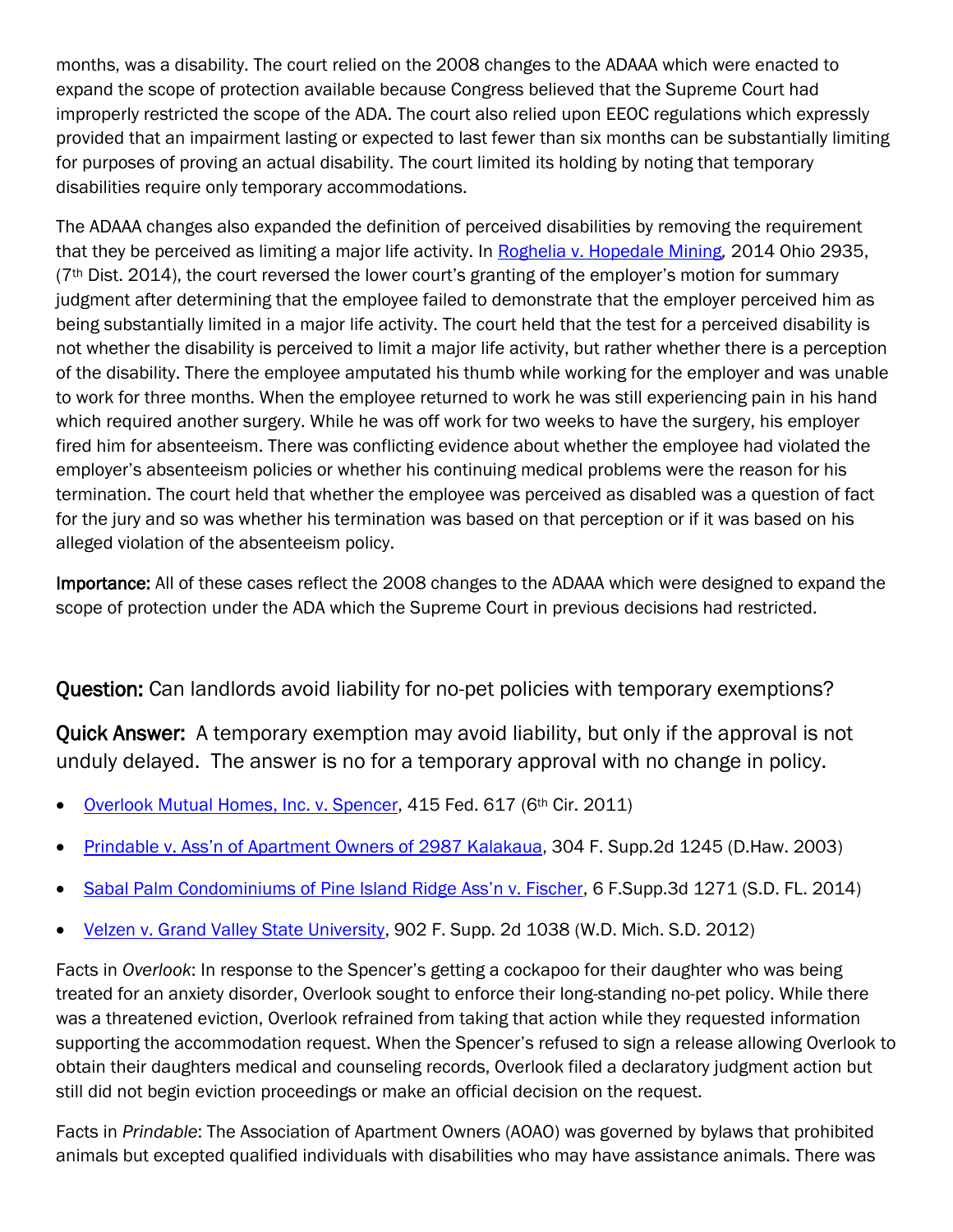an initial dispute about the adequacy of medical documentation provided but after these were supplemented and Prindable filed with the Hawaii Civil Rights Commission, AOAO"s board agreed to grant a temporary exemption from their no-pet policy with final approval of the reasonable accommodation request being contingent on the outcome of an investigation by the Commission.

Facts in *Sabal Palm:* Deborah Fischer has multiple sclerosis and is confined to a wheelchair. Her request for a reasonable accommodation described the animal as a trained service dog to assist with tasks of her daily life that included retrieving items, opening and closing doors, and turning light switches on and off. In spite of the obvious limitations caused by her disability and the significant tasks the dog performed, Sabal Palm insisted on verification of the extent of her medical condition as well as her medical need for a dog that weighs in excess of 20 pounds and filed a declaratory judgment action while permitting Deborah to "temporarily keep" the dog.

Facts in *Velzen:* The university"s policy limited accommodations to trained service animals. Their approval to keep a guinea pig in a dormitory as an emotional support animal was couched in terms of "standing by its policy" but having been "approved" at this time as an "interim exception", and "temporary."

Importance: In some circumstances, a temporary exemption will avoid liability. Here's when:

- *Overlook:* Overlook moved for summary judgment on the grounds that they were entitled to the information they sought, the animal had no training as required by the Americans with Disabilities Act, and they had taken no action causing the Spencer"s harm. The court ruled that it was not necessary for the animal to be a trained service animal in order to qualify as a reasonable accommodation under the Fair Housing Laws. The case then proceeded to a jury trial. At the close of evidence, the court granted Overlook"s motion for judgment as a matter of law regarding any Fair Housing Law violations and dismissed the case. The Spencer's appealed to the  $6<sup>th</sup>$  Circuit court of appeals that upheld a jury verdict because, rather than denying the request, Overlook sought guidance from the court on the validity of an emotional support animal as an assistance animal at a time when there was no precedent for such as determination and Spencer"s daughter had the benefit of the emotional support animal while awaiting the outcome of the litigation.
- *Prindable:* Even when Prindable withdrew his charge before the Commission made its determination and opted for court action, the temporary exemption granted by the AOAO board continued. On these facts, defendant's summary judgment was granted because the court found that plaintiff had, in fact, not been denied his request for a reasonable accommodation.
- *Sabal Palms*: A temporary exemption failed to exonerate a defendant when the delayed response to the accommodation request was based on protracted litigation in spite of the fact that the plaintiff had provided extensive medical information and verification of the ways in which the assistance animal ameliorated her limitations. The court acknowledged that the only factor that favored the condominium association was that they permitted the resident to keep the assistance animal while the litigation was pending but nonetheless ruled against them for the following reasons: the severe and obvious physical nature of Fischer"s symptoms, yet the association requested extensive documentation including her medical records from all of Fischer"s healthcare providers who diagnosed or treated the disability that made a service dog necessary. The association received a certification from Canine Companions for Independence regarding the dog, yet they requested all documents relating to the nature, size, and species of dog and all documents regarding any training received. In spite of the documentation received, both regarding Fischer"s medical history and the dog"s training, the association found it